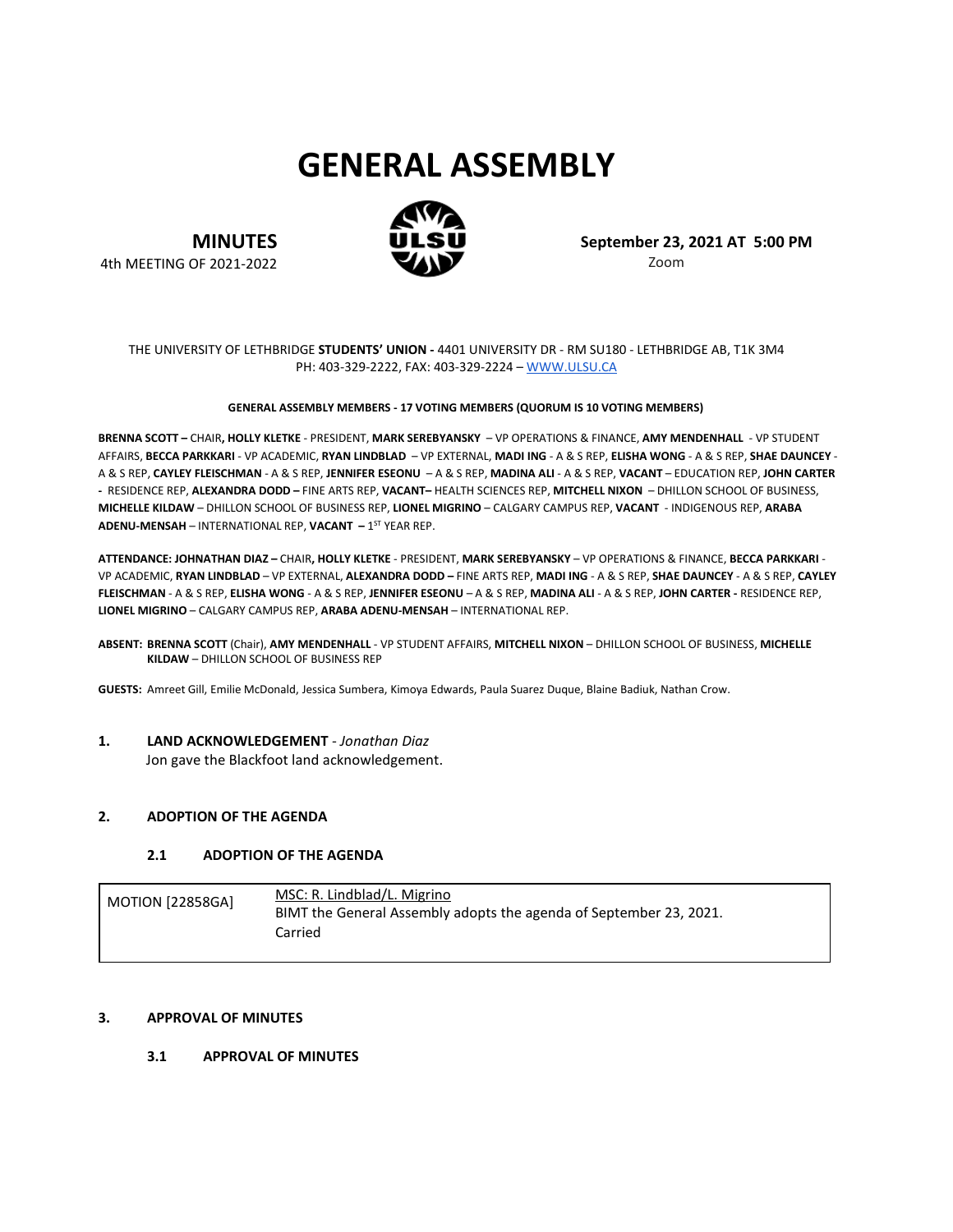| <b>MOTION [22859GA]</b> | MSC: R. Lindblad/M. Serebryansky<br>BIMT the General Assembly approves the minutes of August 16 and September 13, |
|-------------------------|-------------------------------------------------------------------------------------------------------------------|
|                         | 2021.                                                                                                             |
|                         | Carried                                                                                                           |

#### **4. CHAIR REMARKS** *– Jonathan*

Stepping in for Brenna who couldn't make it tonight. Hopefully the fall semester is treating you well. Good luck with everything that is going on.

#### **5. PRESENTATIONS TO COUNCIL**

#### **5.1 BY-ELECTION** (Inserts 5.1) **-** *Cheri*

Cheri conducted the by-election; instructions, candidate speeches, Q&A time, voting procedure, ballot counting and announcing of the winning candidates. There were no candidates who were enrolled in the Health and Sciences faculty for the Health and Sciences Rep position.

#### **Education Rep Candidates:**

● **Blaine Badiuk** – winning candidate

#### **Indigenous Rep Candidates:**

- **Nathan Crow** winning candidate
- Taydem Larocque

#### **1st Year Rep Candidates:**

- **Amreet Gill** winning candidate
- Emilie McDonald
- Hannathalie Camano *(no written submission)*
- Jacob Henriksen *(no Written submission)*
- Jessica Sumbera
- Kimoya Edwards
- Paula Suarez Duque

#### **6. REPORTS** (Insert 6)

Please read each report as posted on the ULSU website. Reports are due by the 5<sup>th</sup> of each month.

## **6.1 VP OPERATIONS & FINANCE** *– Mark*

- Met with Pronghorn Athletics.
- Season 2 of Sizzling with Serebryansky.
- Meet and greet with students.
- Fresh Fest was cancelled, busy undoing FF.
- GFC Orientation.
- Nimbus mailbox ballot passed.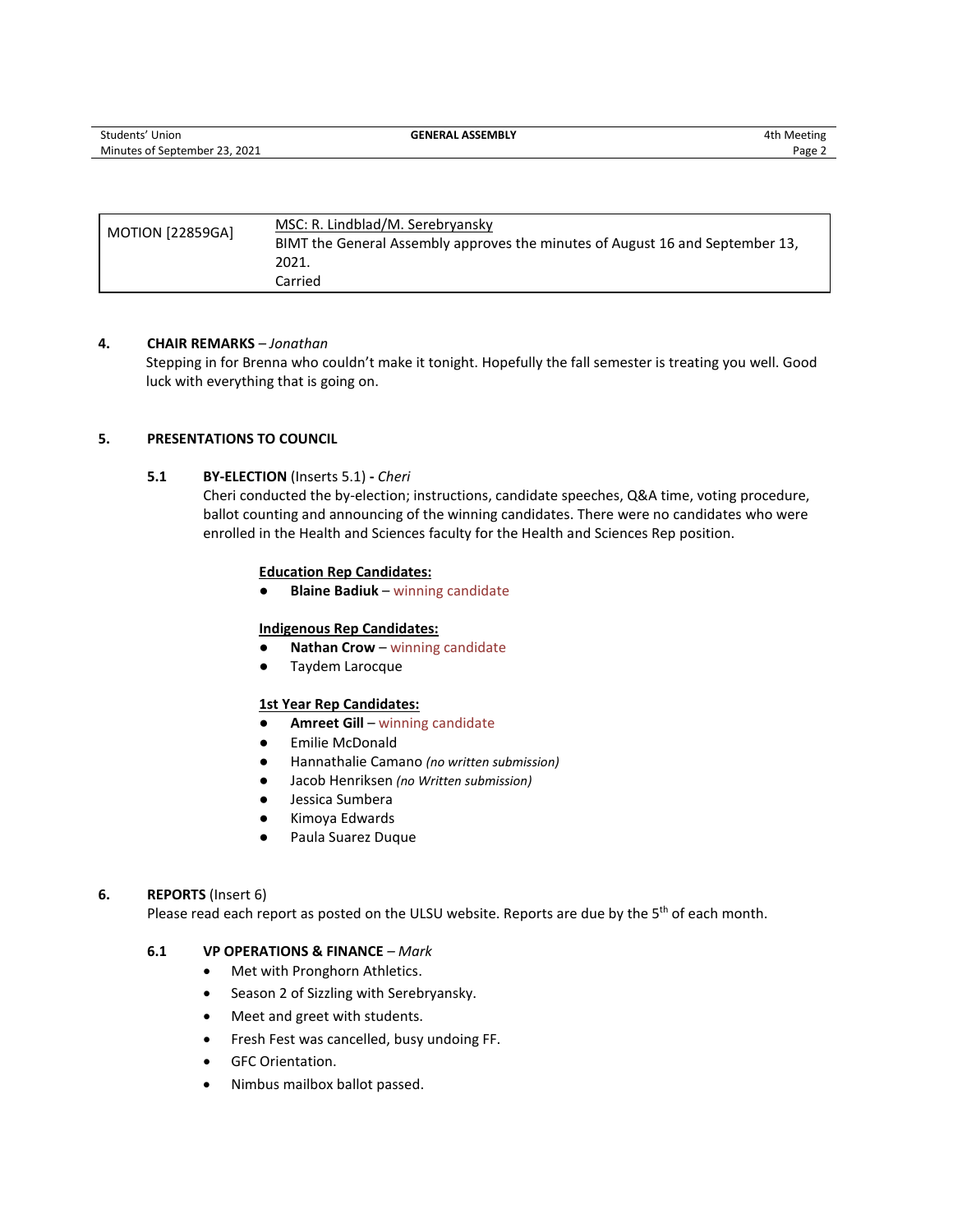- William has been initializing the Nimbus app.
- Looking into hybridizing our meetings all of the equipment is on delayed until 2022. We are looking at doing them in the University board room if we are doing the hybridization.
- QIP Laptops for the library have been approved by the University.
- We have minimized our FF losses by transferring/postponing things to LCB.
- Waiting on levy fees that will be deposited in October.
- The Zoo is a little slower with last week's closure.
- We approved some club grants.
- COVID micro bursaries everything has been approved.

# **6.2 VP STUDENT AFFAIRS** *– Amy*

Absent

# **6.3 VP ACADEMIC** *– Becca*

- I've had quite a few meetings.
- Nimbus meeting.
- Attended an Arts & Science degree committee.
- Struck up the transition committee, planning refresh.
- Will be reaching out to everyone who has won the by-election.
- Attended admissions standards meeting.
- Executives have met with the President's executive.
- Had a meeting with RBC.
- Attended GFC orientation.
- Assessment of student learning policy review committee.
- Ryan led the charge with Get out the Vote.
- Have been working very hard on Mental Health Week.
- Have been working on academic offenses.
- Did some presentations and introductions.
- Did some one-on-ones.
- I will be hosting Mental Health Week Oct 4<sup>th</sup> to 8<sup>th</sup>.

#### **6.4 VP EXTERNAL** *– Ryan*

- It has been a hectic month.
- Get Out the Vote went well, we hosted a candidate's forum.
- Ran busses to Election Canada's office.
- There was a lot of Get Out the Vote tabling.
- Holly and myself have had some meetings.
- Working with Holly on sexual violence.
- Met with the Minister, discussed COVID related things.
- Met with upper administration.
- Had new student orientation.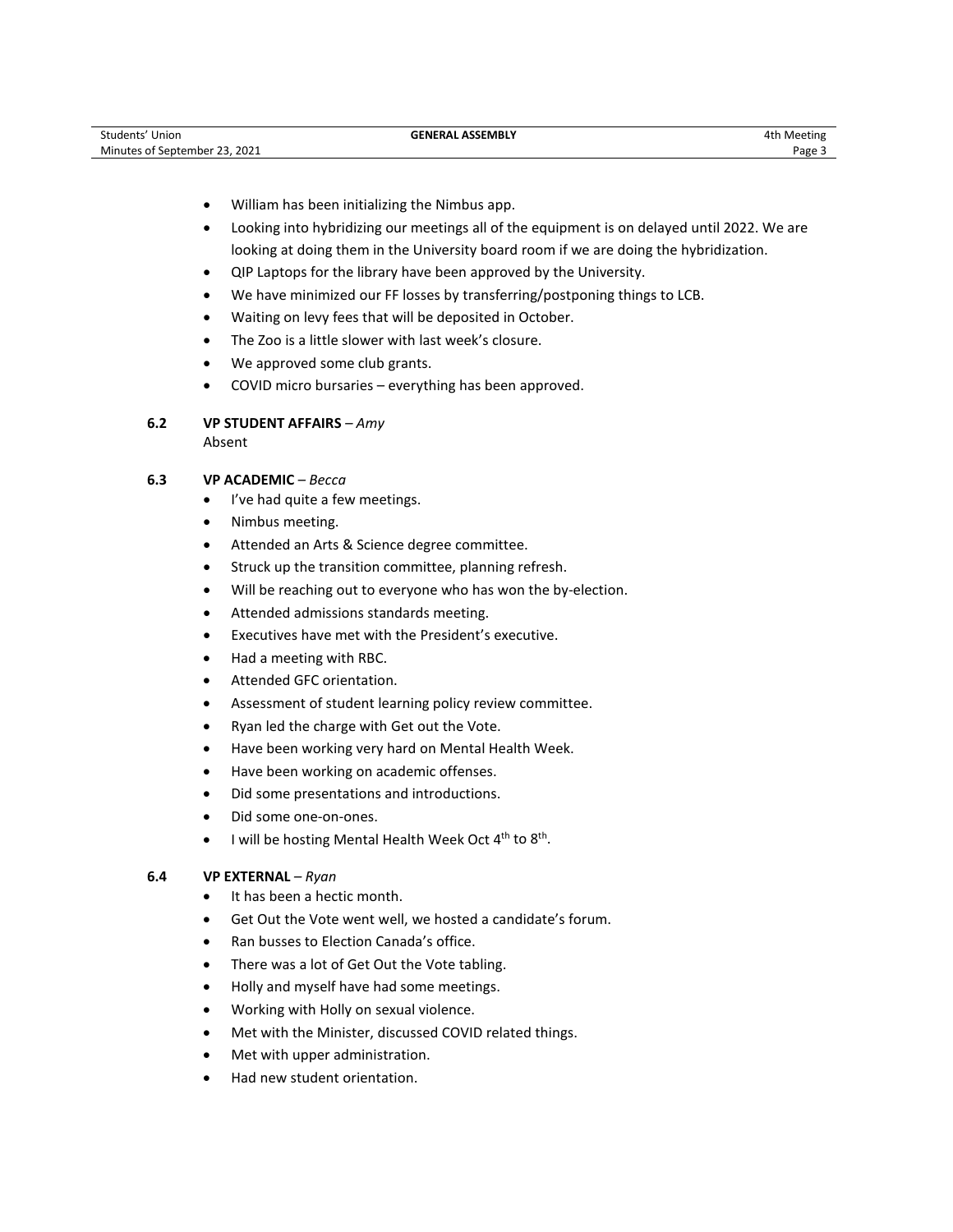#### • GFC

- Met with CASA
- CAUS is doing well, I will be looking at the student debt policy.

#### **6.5 PRESIDENT** *– Holly*

- I met with a joint campus labour council.
- Met with Pronghorns athletics.
- Did some preps for FF.
- Get Out the Vote was successful.
- Had a special GA meeting.
- Have been having one-on-ones with GA members.
- Attended GFC.
- Met with the Sexual Violence Committee.
- Met with President's executives.
- Met with the CAUS policy committee.
- Met with the Minister.
- Attended the Advocacy Council meeting.

#### **6.6 ARTS & SCIENCE -** *Cayley, Shae, Elisha, Madi, Jennifer or Madina*

- We have some initiatives going
- Academic offence initiative
- Mentorship program for Arts & Science.
- Some of us are on the Executive accountability committee.
- Hoping to clean up our GA room, printer and desks.

#### **6.7 DSOB** - *Mitchel or Michelle*

Absent

#### **6.8 FINE ARTS** – *Alexandra*

- NSO meeting.
- Approached by a faculty member to create a promotional video.
- Have been working on creating a faculty student council.
- Attended a Faculty of Fine Arts meeting.
- Will be working on my council and make some connections provincially.
- For November  $1<sup>st</sup>$ , it was clarified that accommodations will not be made for those who are not fully vaccinated.

#### **6.9 INTERNATIONAL** – *Araba*

- Met with Holly.
- Gave out information on what the SU does.
- Attended special GA meeting.
- I'm on the Executive Accountability committee.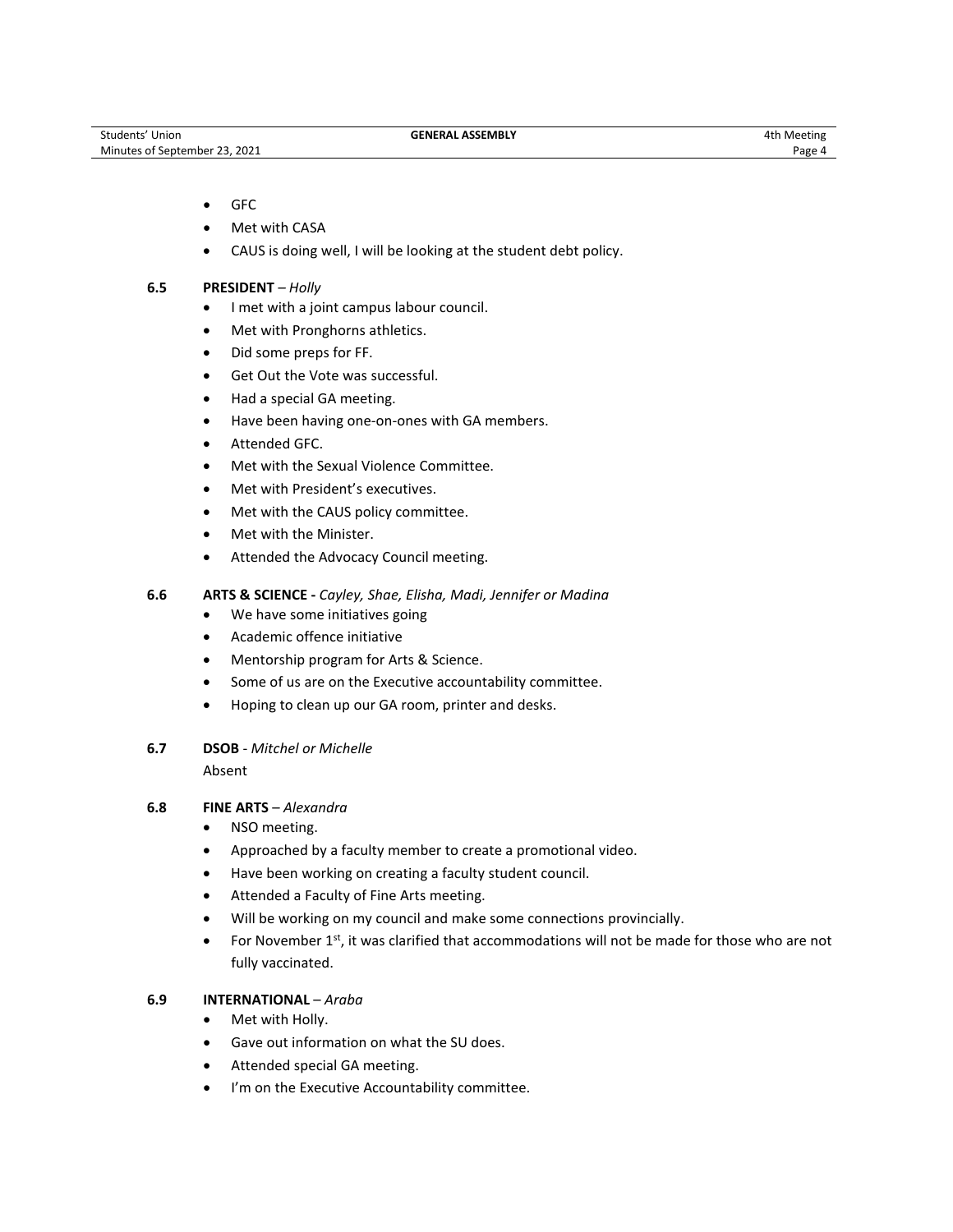• Met the new director of equity and inclusion.

#### **6.10 RESIDENCE** – *John*

- I have been having lots of fun and throwing events.
- I'm thinking of throwing a consent event.
- I will have more in my report for next month.

#### **6.11 CALGARY CAMPUS** – *Lionel*

- We had an initiative where people got their questions answered.
- We are empathetic with the situation.
- Vaccination will be mandatory the November 1<sup>st</sup>. We are having vaccine sites on campus.
- Agree to do a ballot for Upass.
- The Calgary Manager wants to attend one of our meetings, I might invite him to our next GA meeting.

#### **7. ITEMS FOR INFORMATION**

#### **7.1 tl;dr of 2022-23 BUDGET RECOMMENDATIONS –** *Holly*

Conclusion to all of the consultations. There were five main recommendations which include the faculty structure, potential Navitas partnership on the Calgary campus, looking to changing the budget model to performance based, consolidation of administration services, reassignment of duties, more budget investments. They have also changed their governance structure. I recommend you do a deep dive on this.

#### **7.2 GENERAL ASSEMBLY MONTHLY TOWNHALL –** *Cayley*

One of the biggest problems we have is talking with students. A good solution could be to hold monthly town halls. Having tables in different areas on campus so people can stop by to talk. If you are interested or would like to volunteer, please send me an email. I would like to start it up in October or November.

#### **7.3 MAILBOX BALLOTS**

*August 28, 2021*

**GET OUT THE VOTE** *- Ryan*

MSC: R. Lindblad/H. Kletke

BIMT the General Assembly approves the maximum expenditure of \$2367.75 to cover the costs of A Get out the Vote campaign for the upcoming Federal and Municipal Elections, Monies to come from *Special Funding.* 

Carried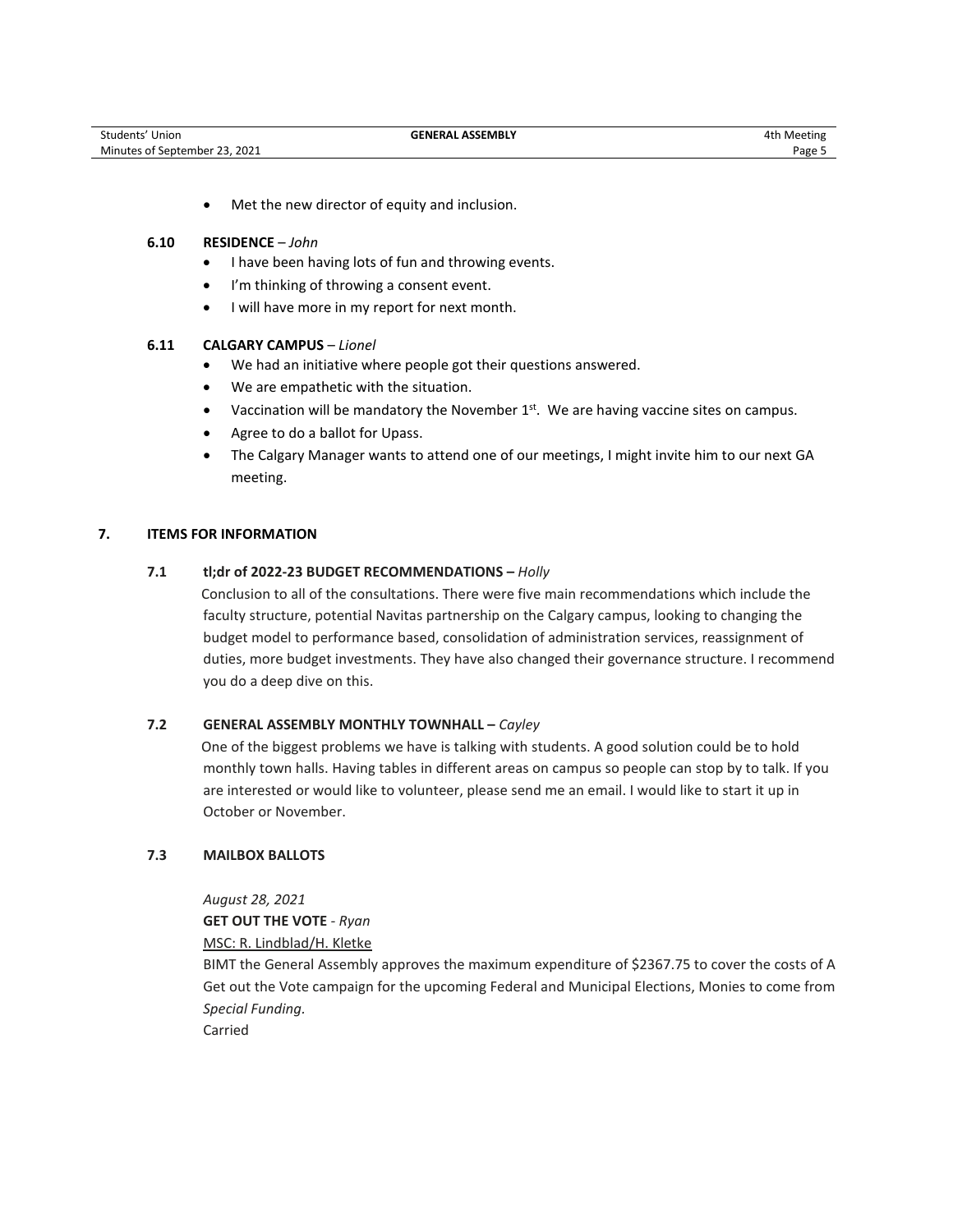**NOTES:** The ULSU will be running a Get Out the Vote (GOTV) campaign through our membership with the Canadian Alliance of Students Associations. Our participation in this campaign is aimed to encourage students to vote in the federal and municipal election. Because Get Out the Vote is a non-partisan campaign, the main focus will be to empower students in their knowledge and participation in the election, and to emphasize the importance of their engagement in the democratic process.

*September 2, 2021* **NIMBUS** *- Mark* MSC: M. Serebryansky/R. Lindblad BIMT the General Assembly approve the maximum expenditure of \$6300 to pay for the freelance tutoring platform, Nimbus. Monies to come from *Special Funding. Carried*

**NOTES:** Earlier this year the Executive Council was approached by Nimbus through William Baliko, our Clubs Coordinator, in regards to e-tutoring. The pandemic has exacerbated the needs of many students and some of you may have experienced this anecdotally after a year of remote classes. After a very engaging demo we thought we'd bring this to the general assembly for discussion and approval. This platform along with some other bells and whistles, offers students a platform to connect student tutors who have formerly taken a class where they can tutor other students. This allows students to access one-on-one tutoring with their peers in order to ensure they are supported academically while giving those who want to tutor a chance to make money through the platform.

We've received a special offer to receive integration from the U of L's Microsoft Office Login at a reduced rate, meaning students would be able to use their U of L login. Which is about \$2,000 in savings. Resulting in the final price of \$6,300.

As EC we believe this service is meeting an important need for students and this is a use of funds that will directly impact students in their academic endeavours. Contracts with nimbus are signed for one year so we can use this as an opportunity to get feedback from students on this service and if it has assisted with shrinking the gap on academic assistance. If this goes through we will definitely follow up with feedback about the process at the end of the contract term.

# **8. ITEMS FOR ACTION: CLUBS, GROUPS, AND INDIVIDUALS**

None at this time.

#### **9. ITEMS FOR ACTION: ULSU BUSINESS**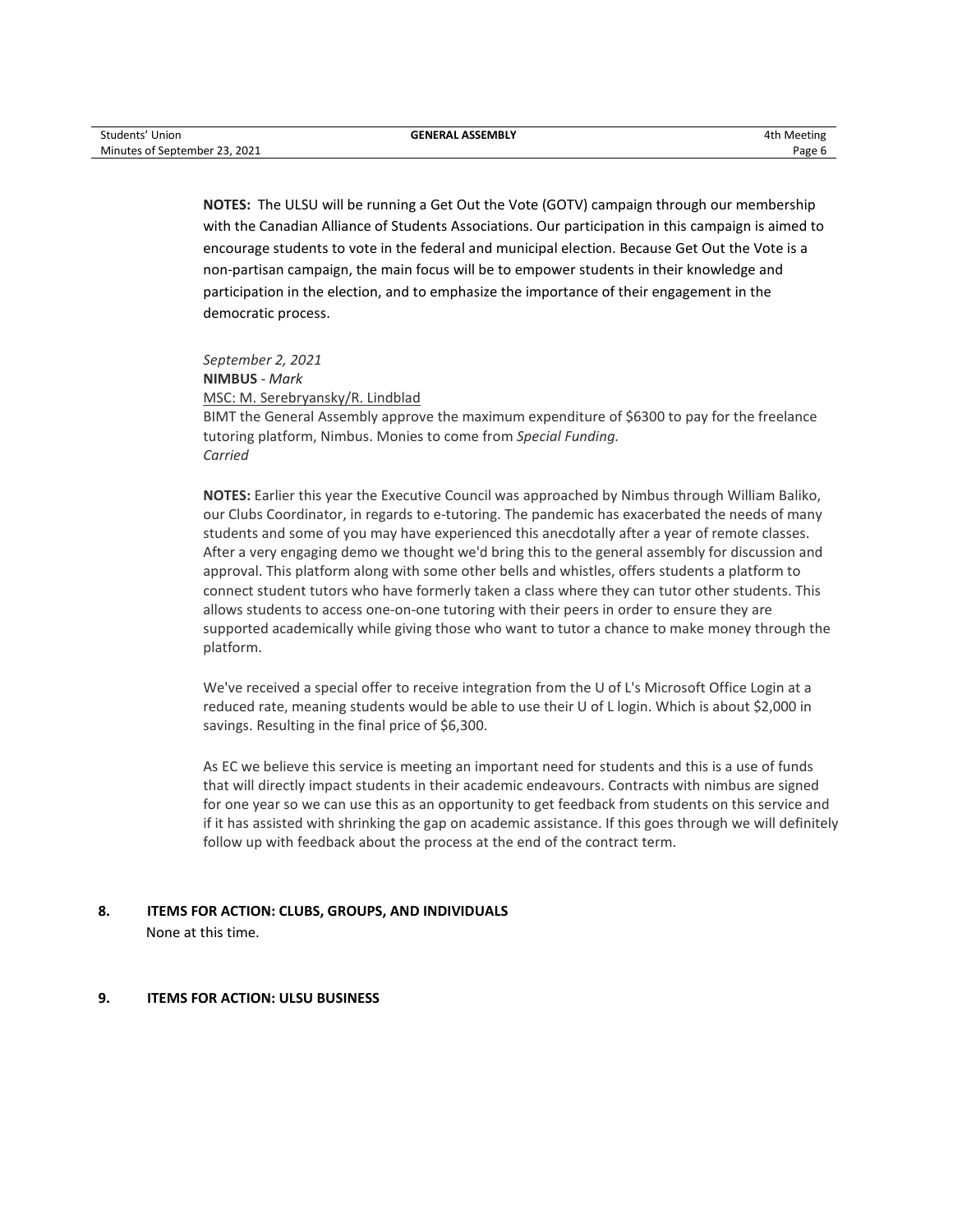| Students' Union               | <b>GENERAL ASSEMBLY</b> | 4th Meeting |
|-------------------------------|-------------------------|-------------|
| Minutes of September 23, 2021 |                         | Page        |

### **9.1 MENTAL HEALTH WEEK** (Insert 9.1) *– Becca*

The proposal is attached, we are just trying to provide students with a week of de-stressing. The goats aren't allowed on campus so we won't be doing goat yoga. I will be sending everything out to GA via slack, but I can also email those who are interested in helping.

| <b>MOTION [22860GA]</b> | MSC: B. Parkkari/C. Fleishman                                                |
|-------------------------|------------------------------------------------------------------------------|
|                         | BIMT the General Assembly approves the maximum expenditure of \$2,588.75 for |
|                         | Mental Health Week. Monies to come from Mental Health Funding.               |
|                         | Carried                                                                      |

#### **9.2 REFRIGERATION - THE ZOO** (insert 9.2) *– Cheri*

This is for the replacement of the condensing unit and evaporator on food walk in at the Zoo. Price includes thermostat, solenoid valve and GST. Food is currently stored in our pizza coolers and really need this fixed.

| <b>MOTION [22861GA]</b> | MSC: R. Lindblad/M. Ali                                                      |
|-------------------------|------------------------------------------------------------------------------|
|                         | BIMT the General Assembly approves the maximum expenditure of \$3,832.50 for |
|                         | refrigeration upgrades in the Zoo. Monies to come from CRF.                  |
|                         | Carried                                                                      |

#### **9.3 LEGISLATIVE REVIEW COMMITTEE** *– Mark*

We will be going over this massive stack of operating procedures, bylaws, constitution and policies. We need a minimum of two GA reps on this committee. If you want to see genuine change in this organization, this is the committee for you. Please let me know if you are interested in joining.

| <b>MOTION [22862GA]</b> | MSC: M. Serebryansky/J. Carter                                                     |
|-------------------------|------------------------------------------------------------------------------------|
|                         | BIMT the General Assembly strike-up the Legislative Review Committee for the 2021- |
|                         | 22 academic year.                                                                  |
|                         | Carried                                                                            |

#### **9.4 BUILDING REVITALIZATION COMMITTEE** *– Mark*

This is an ad hoc committee with a  $5 - 10$ -year plan to revitalize the Zoo, food court and level one where our offices are. We will have space in our building in the future when university spaces become available. We want to analyze what is going on and want to consult students. "We want to take until the end of the term to create a plan. Please let me know if you are interested.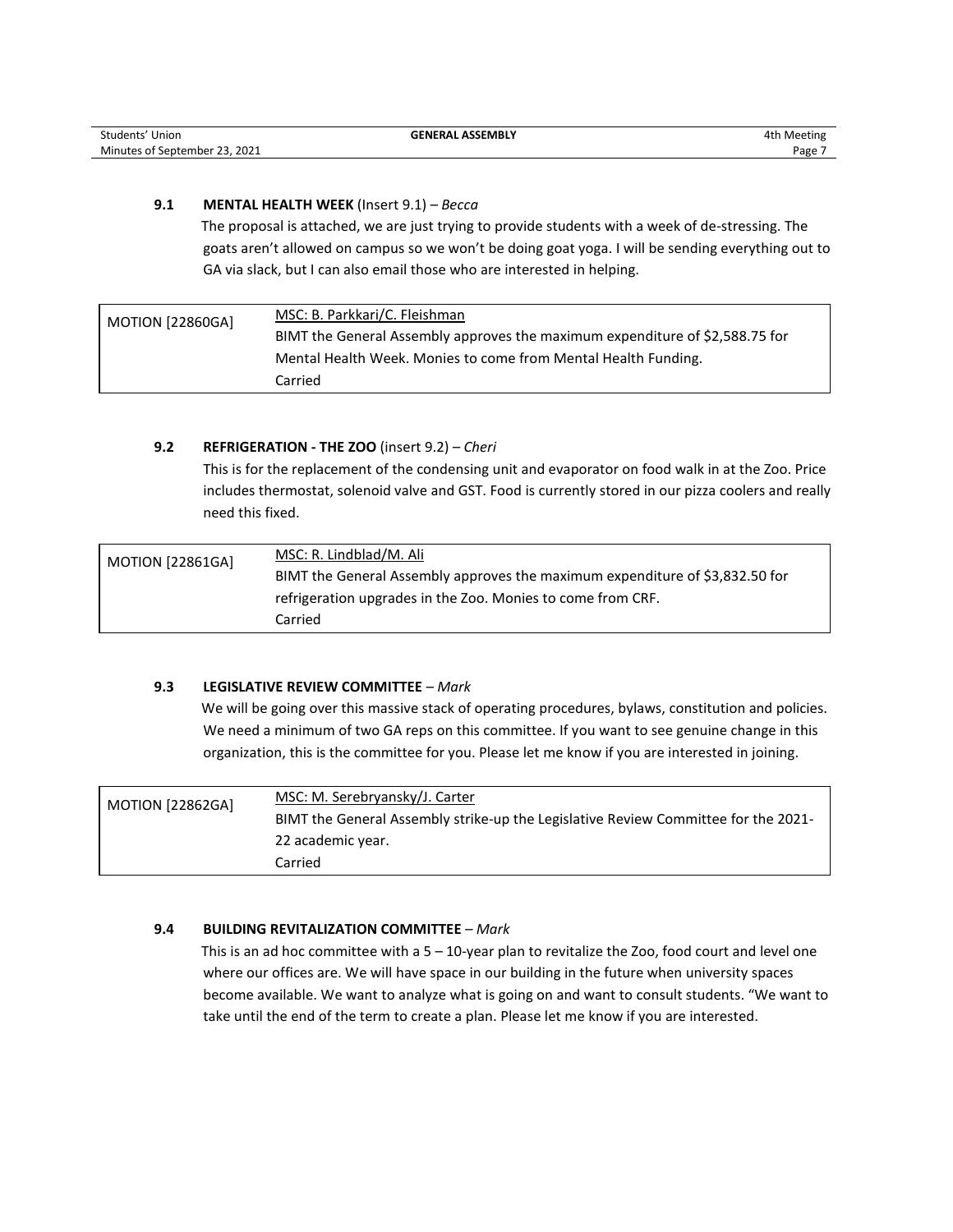| Students' Union               | <b>GENERAL ASSEMBLY</b>                                                           | 4th Meeting |
|-------------------------------|-----------------------------------------------------------------------------------|-------------|
| Minutes of September 23, 2021 |                                                                                   | Page 8      |
|                               |                                                                                   |             |
| <b>MOTION [22863GA]</b>       | MSC: M. Serebryansky/E. Wong                                                      |             |
|                               | BIMT the General Assembly strike-up the Building Revitalization Committee for the |             |
|                               | 2021-22 academic year.                                                            |             |
|                               | Carried                                                                           |             |

#### **9.5 STRATEGIC PLANNING COMMITTEE** *– Holly*

This is referring to the strategic plan of the ULSU. We can brainstorm even though the current one is in effect until 2025.

| <b>MOTION [22864GA]</b> | MSC: H. Kletke/L. Migrino                                                          |
|-------------------------|------------------------------------------------------------------------------------|
|                         | BIMT the General Assembly strike-up the Strategic Planning Committee for the 2021- |
|                         | 22 academic year.                                                                  |
|                         | Carried                                                                            |

#### **9.6 GA BONDING COMMITTEE** *– Holly*

If you want to be part of the fun, please consider joining this committee and plan some fun activities.

| <b>MOTION [228565GA]</b> | MSC: H. Kletke/C. Fleishman                                                  |
|--------------------------|------------------------------------------------------------------------------|
|                          | BIMT the General Assembly strike-up the GA Bonding committee for the 2021-22 |
|                          | academic year                                                                |
|                          | Carried                                                                      |

#### **9.7 STUDENT FEE REVIEW COMMITTEE –** *Holly*

We are to review the mandatory non instructional fee. They are looking for feedback and will send us a list of their fees. We need to bring our thoughts to their meeting in November.

| <b>MOTION [22866GA]</b> | MSC: H. Kletke/S. Dauncey                                                    |
|-------------------------|------------------------------------------------------------------------------|
|                         | BIMT the General Assembly strike-up the Student Fee Review committee for the |
|                         | 2021-22 academic year.                                                       |
|                         | Carried                                                                      |

#### **9.8 ADVOCACY ADVISORY COMMITTEE** *– Ryan*

I am a big fan of this committee as it has a lot of advocacy stuff. We will discuss the big issues, provincially, federally or campus community. If there is anything you are passionate about, please sign up to join this committee. Please email me if you are interested.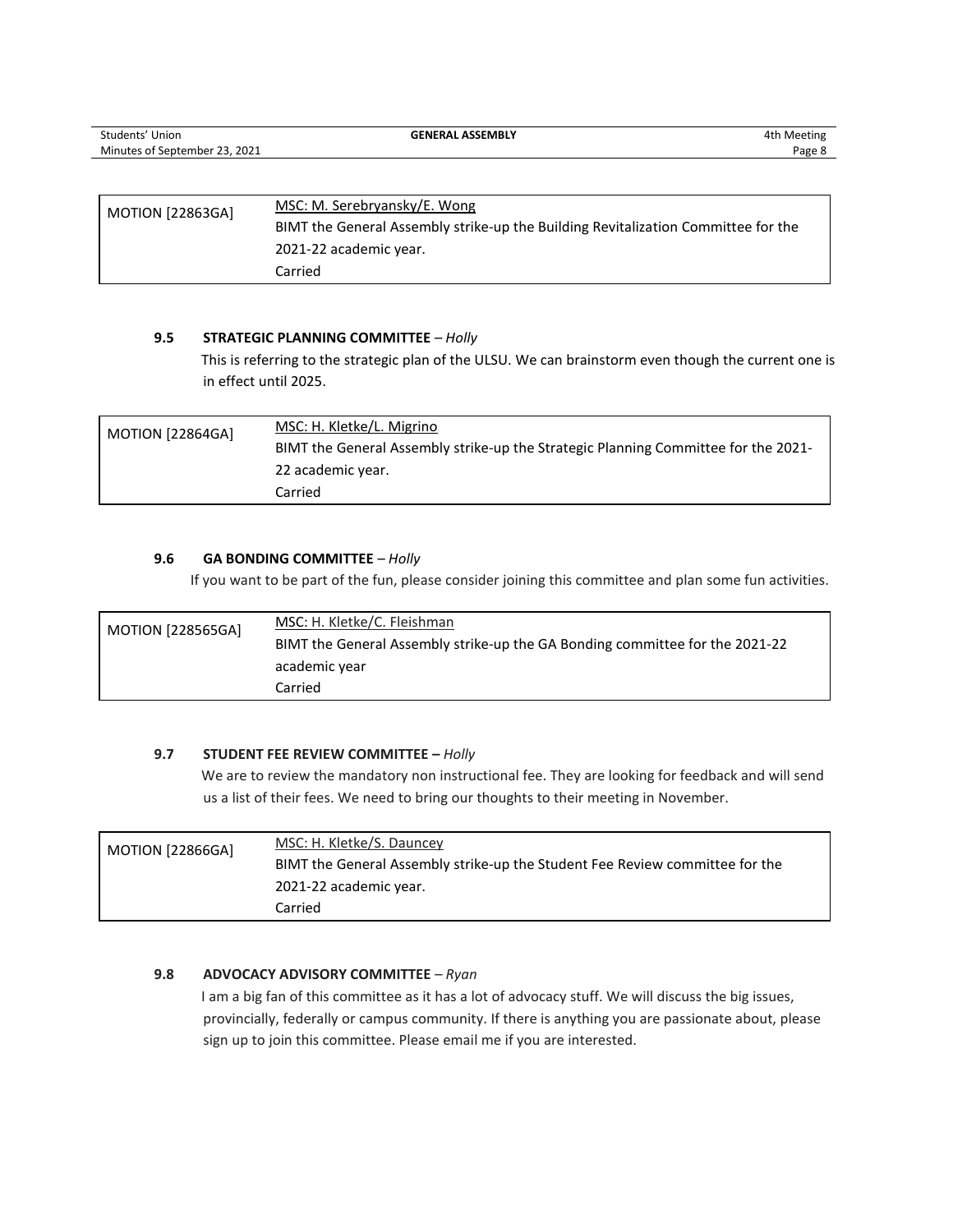| Students' Union               | <b>GENERAL ASSEMBLY</b>                                                           | 4th Meeting |
|-------------------------------|-----------------------------------------------------------------------------------|-------------|
| Minutes of September 23, 2021 |                                                                                   | Page 9      |
|                               |                                                                                   |             |
|                               |                                                                                   |             |
| <b>MOTION [22867GA]</b>       | MSC: R. Lindblad/M. Ali                                                           |             |
|                               | BIMT the General Assembly strike-up the Advocacy Advisory Committee for the 2021- |             |
|                               | 22 academic year.                                                                 |             |
|                               | Carried                                                                           |             |

#### **9.9 BUDGET TRANSFORMATION STUDENT INPUT COMMITTEE** *- Holly*

The University is clear on restructuring and I would like to strike up an ad hoc committee. I would like to execute student consultation with focus groups and then deliver on our thoughts and input. Please email me if you are interested.

| <b>MOTION [22868GA]</b> | MSC: H. Kletke/M. Serebryansky                                              |
|-------------------------|-----------------------------------------------------------------------------|
|                         | BIMT the General Assembly strike-up the Budget Transformation Student Input |
|                         | Committee for the 2021-22 academic year.                                    |
|                         | Carried                                                                     |

#### **10. OTHER BUSINESS**

Lionel – I have one more committee to talk about on how we can improve the campus life. If you are interested, please email me. Let's make U of L better together.

Shae – do we hold another by-election for the Health and Science Rep? Cheri, we probably won't fill it since nobody ran for the position in our general or by-elections, but I will double check our bylaws. We might just wait for the general election in the spring. We did open it up and nobody came forward. If you have any friends or colleagues who are interested then maybe we can hold one.

Cayley – GA bonding; our snap chat group that everyone is in, is just for fun. Please message me on slack if you want to be invited. No pressure to join, it's just a fun place.

Mark – I use Zoom private message, for LRC committee members.

Blaine – EUS is very motivated and are excited to be back on campus. Placements will be starting back into zones and will be fully vaccinated. Why isn't the university following the advice of the province? Cheri and I got the heads up the day before it was made public. It was a joint decision of all the Presidents of the universities. They wanted to do everything possible to get everyone vaccinated and felt that allowing the rapid testing to remain would be counter intuitive to that mandate.

Holly - We do have a formal complaint that we should discuss as a GA, would like to move in-camera with those who are fully ratified.

MSC: H. Kletke/R. Lindblad BIMT that the General Assembly move in-camera. Carried